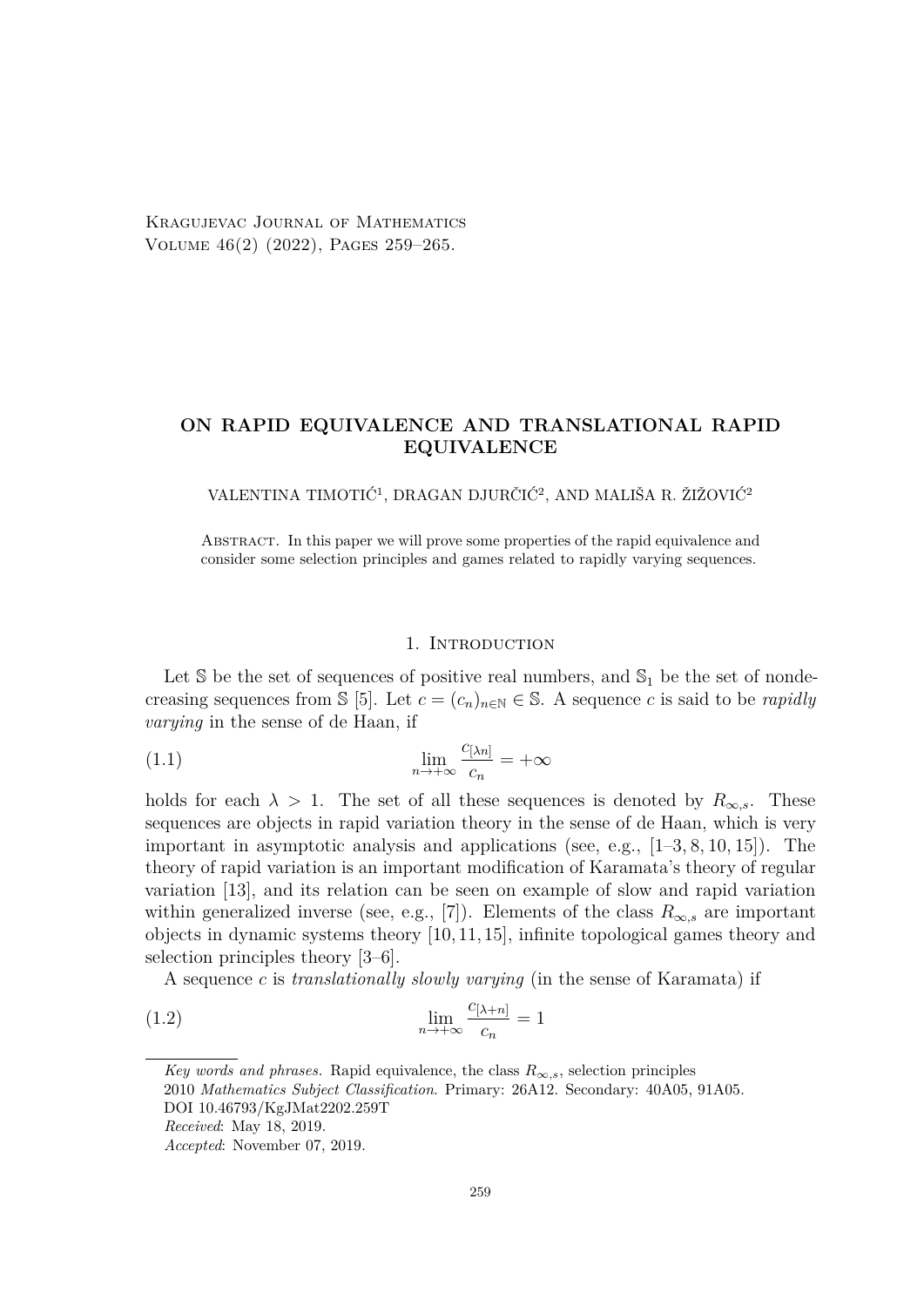holds for each  $\lambda \geq 1$ . Translationally slowly varying sequences form the class  $Tr(SV_s)$ (see, e.g.,  $[4-6]$  $[4-6]$ ), and it holds  $R_{\infty,s} \cap Tr(SV_s) \neq \emptyset$ ,  $R_{\infty,s} \setminus Tr(SV_s) \neq \emptyset$  and  $Tr(SV_s) \setminus$  $R_{\infty,s}\neq\varnothing$ .

A sequence *c* is *translationally rapidly varying* (in the sense of de Haan) if

(1.3) 
$$
\lim_{n \to +\infty} \frac{c_{[\lambda+n]}}{c_n} = +\infty
$$

holds for each  $\lambda \geqslant 1$ .

The class of translationally rapidly varying sequences is denoted by  $Tr(R_{\infty,s})$ . It holds  $Tr(R_{\infty,s}) \subsetneq R_{\infty,s}$  for each  $\lambda \geq 1$  (see, e.g., [\[5\]](#page-6-0)).

The classes of sequences mentioned above have nice and deep connections with selection principles theory and infinitely long two-person game theory (see, for example,  $[2, 3, 5, 6]$  $[2, 3, 5, 6]$  $[2, 3, 5, 6]$  $[2, 3, 5, 6]$ .

Motivated by the study of some equivalence relations on classes of functions and sequences given in  $[7, 8, 14]$  $[7, 8, 14]$  $[7, 8, 14]$ , in this paper we define a relation on the class of translationally rapidly varying sequences and investigate some properties of this relation. In particular, we study relationships of this relation with selection principles and game theory complementing the research in [\[2,](#page-6-11)[3,](#page-6-2)[5,](#page-6-0)[6\]](#page-6-9). We also obtain some additional information on the classes of rapidly varying and translationally rapidly varying sequences.

**Definition 1.1.** Sequences *c* and *d* of positive real numbers are *mutually translationally rapidly equivalent*, denoted by

$$
c \stackrel{tr}{\sim} d
$$
 as  $n \to +\infty$ ,

if

(1.4) 
$$
\lim_{n \to +\infty} \frac{c_{[\lambda+n]}}{d_n} = +\infty
$$

and

(1.5) 
$$
\lim_{n \to +\infty} \frac{d_{[\lambda+n]}}{c_n} = +\infty
$$

hold for each  $\lambda \geqslant 1$ .

The previous relation is a modification of the rapid equivalence relation between sequences *c* and *d* given by

(1.6) 
$$
\lim_{n \to +\infty} \frac{c_{[\lambda n]}}{d_n} = +\infty
$$

and

(1.7) 
$$
\lim_{n \to +\infty} \frac{d_{[\lambda n]}}{c_n} = +\infty,
$$

for each  $\lambda > 1$ . We denote it by  $c \sim d$  as  $n \to +\infty$  (see, e.g., [\[8,](#page-6-3)14]).

Let c be a nondecreasing sequence from a subset  $\mathcal V$  of  $\mathbb S$ . The capacity of c with respect to V is the subfamily of S given by  $\mathcal{M}_c^{\mathcal{V}} = \{x = (x_n) \in \mathbb{S} \mid c_n \leq x_n \leq$  $c_{n+1}$  for each  $n \in \mathbb{N}$ .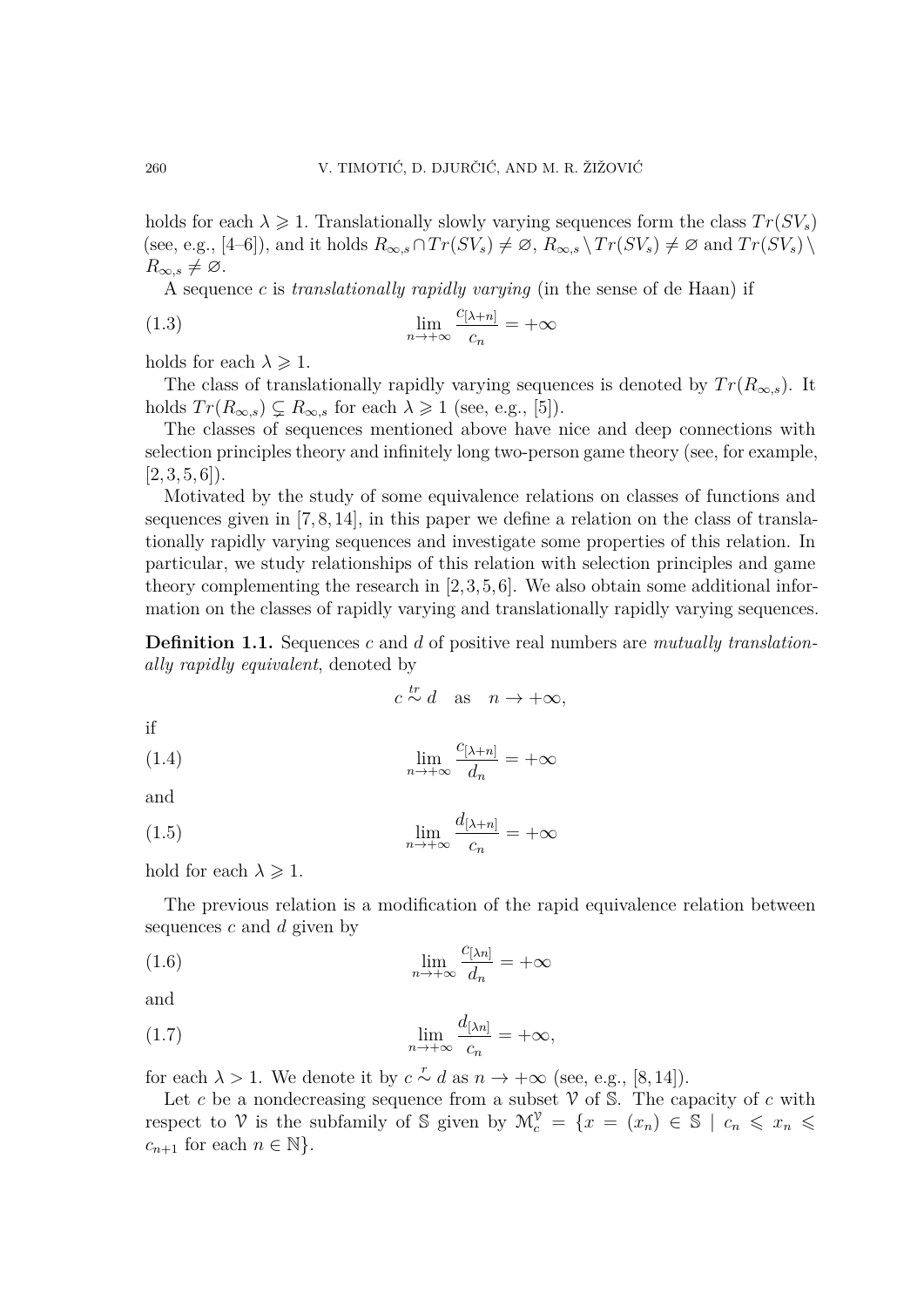Let  $A$  and  $B$  be nonempty subfamilies of  $S$ . Let us adduce two selection principles which we need in this paper:

- (a) (Rotberger, see, e.g.,[\[12\]](#page-6-13))  $S_1(A, B)$ : for each sequence  $(A^n)_{n \in \mathbb{N}}$  of elements from A there is an element  $b \in \mathcal{B}$ , so that  $b_n \in A^n$  for each  $n \in \mathbb{N}$ ;
- (b) (Kočinac, see, e.g., [\[9\]](#page-6-14))  $\alpha_2(\mathcal{A}, \mathcal{B})$ : for each sequence  $(A^n)_{n \in \mathbb{N}}$  of elements from A, there is an element  $b \in \mathcal{B}$ , so that  $b \cap A^n$  is infinite for each  $n \in \mathbb{N}$ .

Games associated to the previous two selection principles are the following.

 $G_1(\mathcal{A}, \mathcal{B})$ . Two players, I and II, play a round for each positive integer. In  $m^{th}$ round,  $m \in \mathbb{N}$ , the player I plays a sequence  $A^m \in \mathcal{A}$ , and the player II plays an element  $b_m \in A^m$ . II wins the play  $A^1, b_1; A^2, b_2; \ldots$  if and only if  $b = (b_n) \in \mathcal{B}$ .

The symbol  $G_{\alpha_2}(\mathcal{A}, \mathcal{B})$  denotes the following infinitely long game for two players, I and II, who play a round for each natural number *n*. In the first round the player I plays an arbitrary element  $A^1 \in \mathcal{A}$ , and the player II chooses a subsequence  $A^{r_1(j)}$ ,  $j \in \mathbb{N}$ , of the sequence  $A^1$ . At the  $k^{th}$  round,  $k \geq 2$ , the player I plays an arbitrary element  $A^k \in \mathcal{A}$  and the player II chooses a subsequence  $A^{r_k(j)}$  of the sequence  $A^k$ , such that  $A^{r_k(j)} \cap A^{r_p(j)} = \emptyset$  is satisfied, for each  $p \leq k-1$ . The player II wins the play  $A^1, A^{r_1(j)}; \ldots; A^k, A^{r_k(j)}; \ldots$  if and only if all elements from  $Y = \bigcup_{k \in \mathbb{N}} \bigcup_{j \in \mathbb{N}} A^{r_k(j)}$  form a subsequence  $y \in \mathcal{B}$ .

Note that if II has a winning strategy (even if I does not have a winning strategy) in a game defined above, then the corresponding selection principle holds.

Note that in the paper [\[5\]](#page-6-0) it is proven that the player II does not have a winning strategy in the game  $G_1(Tr(SV_s), Tr(SV_s)).$ 

## 2. RESULTS

<span id="page-2-0"></span>**Proposition 2.1.** *If*  $c \in \mathbb{S}$ ,  $d \in \mathbb{S}$  *and*  $c \stackrel{tr}{\sim} d$  *as*  $n \to +\infty$  *holds, then*  $c \in Tr(R_{\infty,s})$  $and d \in Tr(R_{\infty, s})$ .

*Proof.* Let  $c, d \in \mathbb{S}$  and  $c \stackrel{tr}{\sim} d$  as  $n \to +\infty$  hold. Therefore, for  $\lambda = 1$ , it holds  $\lim_{n\to+\infty}\frac{c_{n+1}}{d_n}$  $\frac{d_{n+1}}{d_n}$  =  $+\infty$  and  $\lim_{n\to+\infty}\frac{d_{n+1}}{c_n}$  $\frac{n+1}{c_n} = +\infty$ . For  $\lambda \geq 1$  it holds  $\lim_{n \to +\infty} \frac{c_{[\lambda+n]}}{c_n}$  $\frac{\lambda+n]}{c_n} =$  $\lim_{n\to+\infty}\left(\frac{c_{[\lambda]+n}}{d_{\lambda+\lambda}}\right)$  $\frac{c_{[\lambda]+n}}{d_{[\lambda]+n-1}}\cdot\frac{d_{[\lambda]+n-1}}{c_{[\lambda]+n-2}}$  $\frac{d_{[\lambda]+n-1}}{c_{[\lambda]+n-2}} \cdots \frac{d_{n+1}}{c_n}$ *cn*  $\left( \begin{array}{c} k, k+1, k \end{array} \right) = +\infty$  for each  $\lambda \in [k, k+1), k = 2s, s \in \mathbb{N}$ . It means, for  $\lambda = 2$ ,  $\lim_{n \to +\infty} \frac{c_{n+2}}{c_n}$  $\frac{n+2}{c_n} = \lim_{n \to +\infty} \left( \frac{c_{n+2}}{d_{n+1}} \right)$  $\frac{c_{n+2}}{d_{n+1}} \cdot \frac{d_{n+1}}{c_n}$ *cn*  $= +\infty$ . Therefore,  $+\infty$  =  $\lim_{n\to+\infty}$   $\left(\frac{c_{n+2}}{c_{n+1}}\right)$  $\frac{c_{n+2}}{c_{n+1}} \cdot \frac{c_{n+1}}{c_n}$ *cn*  $=\lim_{s\to+\infty}\left(\frac{c_{s+1}}{c_s}\right)$ *cs*  $\int^{2} = \left(\lim_{s\to+\infty}\frac{c_{s+1}}{c_s}\right)$ *cs*  $\int_{c}^{2}$ . Thus,  $\lim_{s\to+\infty}\frac{c_{s+1}}{c_{s}}$  $\frac{s+1}{c_s} =$  $+\infty$ , so for each  $\lambda \geq 1$ ,  $\lim_{s\to+\infty} \frac{c_{[\lambda+s]}}{c_s}$  $\frac{\lambda+s}{c_s}$  = +∞ holds. Therefore, *c* ∈ *Tr*( $R_{\infty,s}$ ). Analogously we prove that  $d \in Tr(R_{\infty,s}^{\circ})$ .

**Proposition 2.2.** *The relation tr*∼ *is a reflexive, symmetric and nontransitive relation*  $in Tr(R_{\infty,s}).$ 

*Proof.* 1. (Reflexivity) According to Proposition [2.1,](#page-2-0) from  $c \stackrel{tr}{\sim} d$  as  $n \to +\infty$  it follows  $c, d \in Tr(R_{\infty,s})$ . The asymptotic relation  $\lim_{n\to+\infty} c^{(2k+n)}$  $\frac{\lambda+n}{c_n}$  =  $+\infty$  holds for each  $\lambda \geq 1$ in the class  $Tr(R_{\infty,s})$ , thus  $c \stackrel{tr}{\sim} c$  as  $n \to +\infty$ .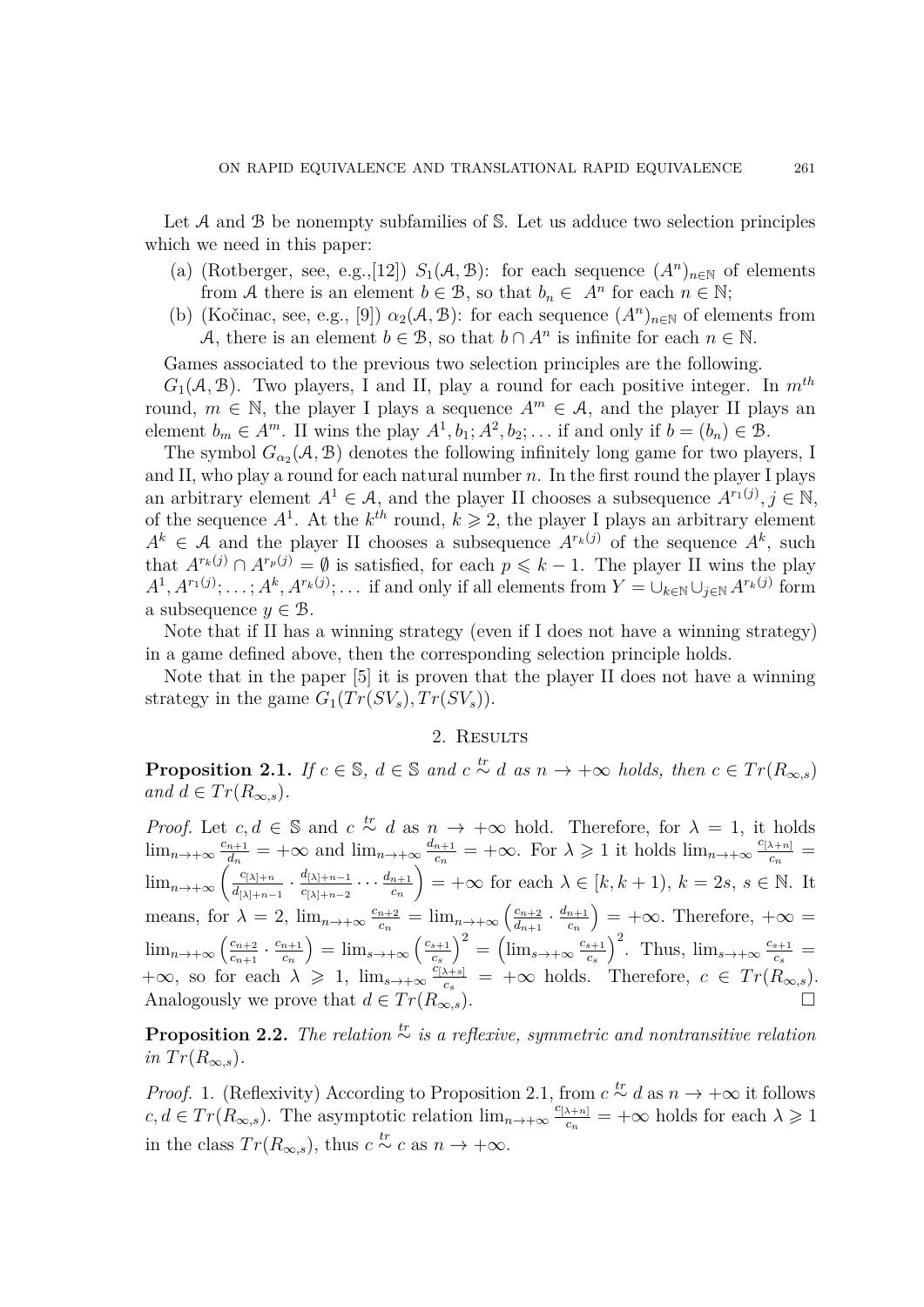2. (Symmetry) According to the definition of <sup>*tr*</sup>, symmetry holds.

3. (Nontransitivity) The following example shows that the relation is not transitive. Consider the sequences  $c_n = (n-1)! \ln(n+1)$ ,  $d_n = n!$  and  $e_n = \frac{(n+1)!}{\ln(n+1)}$ ,  $n \in \mathbb{N}$ . It holds  $c \stackrel{tr}{\sim} d$ ,  $d \stackrel{tr}{\sim} e$  as  $n \to +\infty$ , but  $c \stackrel{tr}{\sim} e$  does not hold as  $n \to +\infty$ . □

**Proposition 2.3.** Let  $c, d \in \mathbb{S}$ . If  $c \stackrel{tr}{\sim} d$ , then  $c \stackrel{r}{\sim} d$  as  $n \to +\infty$ .

*Proof.* Let  $c, d \in \mathbb{S}$  and  $c \stackrel{tr}{\sim} d$  as  $n \to +\infty$ . According to Proposition [2.1](#page-2-0) it follows  $c, d \in Tr(R_{\infty,s}) \subsetneq R_{\infty,s}$ . Therefore,  $\lim_{n \to +\infty} \frac{c_{n+1}}{d_n}$  $\frac{n+1}{d_n} = \lim_{n \to +\infty} \frac{d_{n+1}}{c_n}$  $\frac{n+1}{c_n}$  =  $+\infty$  holds. It follows  $\lim_{n\to+\infty}\frac{c_{[\lambda n]}}{d_n}$  $\frac{[\lambda n]}{d_n} = \lim_{n \to +\infty} \left( \frac{c_{[\lambda n]}}{c_{[\lambda n] - 1}} \right)$  $\frac{c_{[\lambda n]}}{c_{[\lambda n]-1}} \cdot \frac{c_{[\lambda n]-1}}{c_{[\lambda n]-2}}$  $\frac{c_{[\lambda n]-1}}{c_{[\lambda n]-2}} \cdots \frac{c_{n+1}}{d_n}$ *dn*  $= +\infty$  for  $\lambda > 1$ . Analogously it can be proved that  $\lim_{n\to+\infty}\frac{d_{\{\lambda n\}}}{C_n}$  $\frac{[{\lambda}n]}{c_n}$  =  $+\infty$  holds for each  $\lambda > 1$ , thus *c*  $\sim$  *d* as  $n \to +\infty$  holds.

**Proposition 2.4.** *Let*  $TS = Tr(SV_s)$ ,  $x \in \mathcal{M}_c^{TS}$ . *Then it holds*  $x \sim c$  *as*  $n \to +\infty$ (∼ *is the relation defined by*  $\lim_{n\to+\infty}\frac{x_n}{c_n}$  $\frac{x_n}{c_n} = 1$ ). Also,  $\mathcal{M}_c^{TS} \subsetneq Tr(SV_s)$  *holds.* 

*Proof.* Let  $x \in M_c^{TS}$ . Therefore, it holds  $c_n \leq x_n \leq c_{n+1}$  for each  $n \in \mathbb{N}$ . It means that  $1 \leqslant \lim_{n \to +\infty} \frac{x_n}{c_n}$  $rac{x_n}{c_n} \leqslant \lim_{n \to +\infty} \frac{c_{n+1}}{c_n}$  $\frac{n+1}{c_n} = 1$ , thus  $c \sim x$  as  $n \to +\infty$ . Thus,  $\mathcal{M}_c^{TS} \subsetneq [c]_{\sim}$ ([*c*]<sup>∼</sup> is the class of strong asymptotic equivalence, generated by the sequence *c*). It follows  $c \in \mathcal{M}_c^{TS}$  holds  $(c \in Tr(SV_s))$ . So, if  $x \in \mathcal{M}_c^{TS}$ , then  $x \in [c]_{\sim}$  and thus  $x_n = h_n \cdot c_n$ , where for the sequence  $h = (h_n)$ ,  $n \in \mathbb{N}$ ,  $h \to 1$  holds as  $n \to +\infty$ . Therefore, it holds  $\lim_{n\to+\infty}\frac{x_{n+1}}{x_n}$  $\frac{n+1}{x_n} = 1$ , which means  $x \in Tr(SV_s)$ .

The sequence  $d = (d_n)$ ,  $n \in \mathbb{N}$ , given by  $d_n = c_{n+1} + \frac{1}{n}$  $\frac{1}{n}$  as  $n \to +\infty$ , belongs to the class  $Tr(SV_s)$  and it does not belong to the class  $\mathcal{M}_c^{TS}$ . It holds also  $d \in [c]_{\sim}$ . It means that  $\mathcal{M}_c^{TS}$  ⊊  $[c]_{\sim}$  ⊊  $Tr(SV_s)$  holds. □

<span id="page-3-0"></span>**Proposition 2.5.** *The player* II *has a winning strategy in the game*  $G_1(\mathcal{M}_c^{TS}, \mathcal{M}_c^{TS})$ *.* 

*Proof.* Let  $m \in \mathbb{N}$ . In  $m^{\text{th}}$  round the player I chooses an element  $A^m \in \mathcal{M}_c^{TS}$ . Then II chooses an element  $y_m \in A^m$ ,  $m \in \mathbb{N}$ . It holds  $c_m \leqslant y_m \leqslant c_{m+1} \leqslant y_{m+1} \leqslant c_{m+2}$ , for  $m \in \mathbb{N}$ . Therefore,  $1 \leqslant \frac{y_{m+1}}{y}$  $\frac{m+1}{y_m} \leqslant \frac{c_{m+2}}{c_m}$  $\frac{m+2}{c_m} = \frac{c_{m+2}}{c_{m+1}}$  $\frac{c_{m+2}}{c_{m+1}} \cdot \frac{c_{m+1}}{c_m}$  $\frac{m+1}{c_m}$  and  $\lim_{n \to +\infty} \frac{y_{m+1}}{y_m}$  $\frac{m+1}{y_m} = 1$  hold. Hence,  $y \in Tr(SV_s)$  and it holds  $c_m \leqslant y_m \leqslant c_{m+1}$ , so  $y \in \mathcal{M}_c^{TS}$ .

<span id="page-3-2"></span>**Corollary 2.1.** *The selection principle*  $S_1(\mathcal{M}_c^{TS}, \mathcal{M}_c^{TS})$  *holds.* 

<span id="page-3-1"></span>**Proposition 2.6.** *The player* II *has a winning strategy in the game*  $G_{\alpha_2}(\mathcal{M}_c^{TS}, \mathcal{M}_c^{TS})$ *.* 

*Proof.*  $(m<sup>th</sup>$  round,  $m \ge 1$ ) Take a sequence  $p_1 < p_2 < \cdots$  of prime numbers. In  $m<sup>th</sup>$  round the player I chooses the sequence  $A<sup>m</sup> \in \mathcal{M}<sup>TS</sup><sub>c</sub>$  and the player II chooses a subsequence  $A^{k_m(n)}$  of the sequence  $A^m$ , so that  $k_m(n) = p_m^n$  for  $n \in \mathbb{N}$ . Consider the set  $Y = \bigcup_{m \in \mathbb{N}} \bigcup_{n \in \mathbb{N}} A^{k_m(n)}$  of positive real numbers. We can consider this set as the subsequence of the sequence  $y = (y_i)$ ,  $i \in \mathbb{N}$ , given by

$$
y_i = \begin{cases} A^{k_m(n)}, & \text{if } i = k_m(n) \text{ for some } m, n \in \mathbb{N}, \\ c_i, & \text{otherwise.} \end{cases}
$$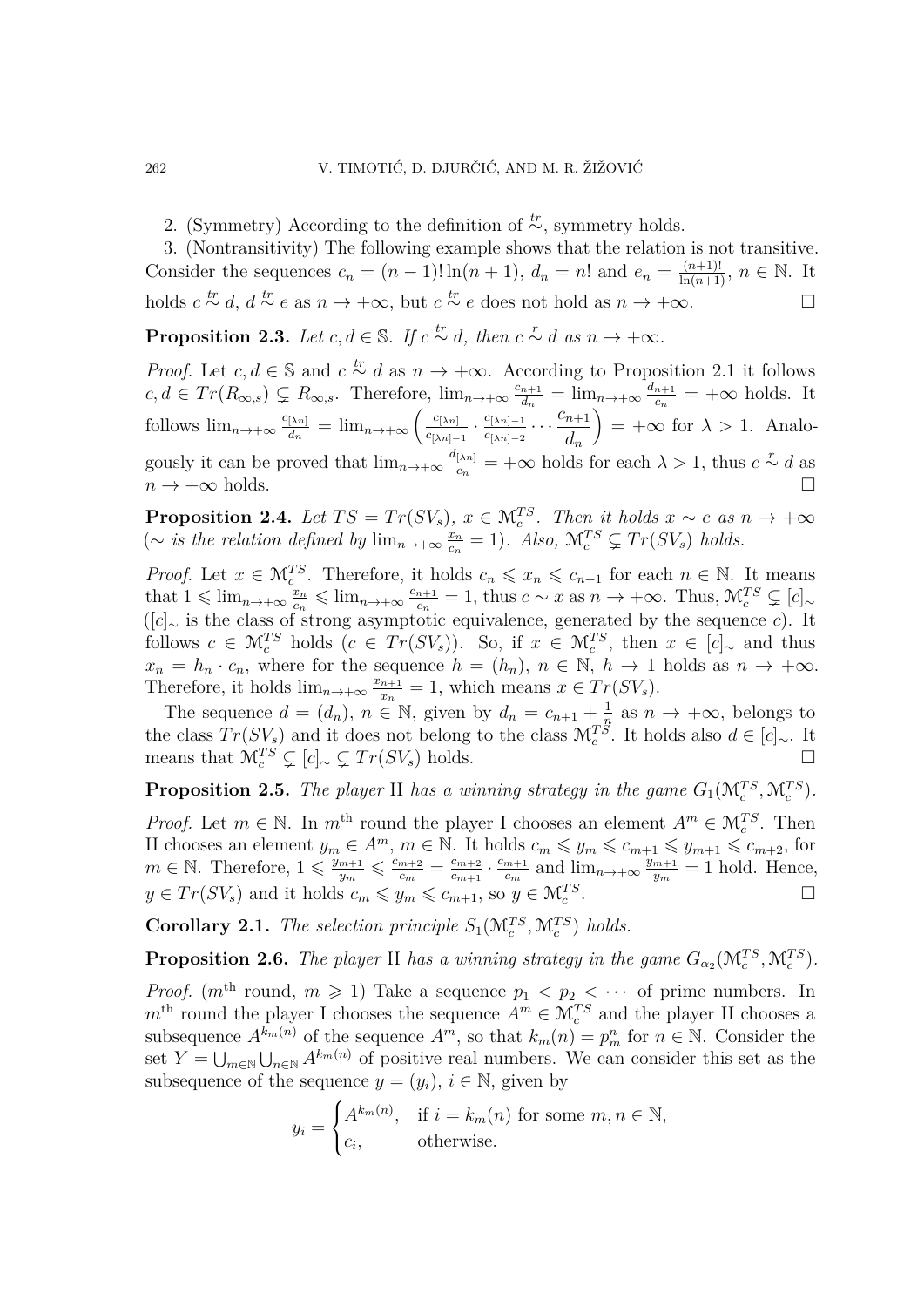By the construction of the sequence *y*, we have that  $y \in \mathbb{S}$ ,  $y \sim c$  as  $i \to +\infty$ ,  $c_i \leq y_i \leq c_{i+1}$  for  $i \in \mathbb{N}$ . Therefore,  $y \in \mathcal{M}_c^{TS}$  Also,  $y \cap A^m$  has infinitely many elements for each  $m \in \mathbb{N}$ . This means that II wins the play  $A^1, A^{k_1(n)}; A^2, A^{k_2(n)}, \ldots$ i.e., II has a winning strategy in the game  $G_{\alpha_2}(\mathcal{M}_c^{TS}, \mathcal{M}_c^{TS})$ ).  $\Box$ 

<span id="page-4-1"></span>**Corollary 2.2.** *The selection principle*  $\alpha_2(\mathcal{M}_c^{TS}, \mathcal{M}_c^{TS})$  *holds.* 

Consider now an important subclass of  $R_{\infty,s}$ .

Let  $c \in R_{\infty,s}$ . Therefore, it holds  $\underline{\lim}_{n\to+\infty} \frac{c_{n+1}}{c_n}$  $\frac{n+1}{c_n} = A \geqslant 1$ . It follows from [\(1.1\)](#page-0-0), because  $\frac{c_{[\lambda n]}}{c_n} = \frac{c_{[\lambda n]}}{c_{[\lambda n]}}$  $\frac{c_{[\lambda n]}}{c_{[\lambda n]-1}} \cdots \frac{c_{n+1}}{c_n}$  $\frac{n+1}{c_n}$  holds for  $n \in \mathbb{N}$  large enough. On the right side there are  $[\lambda n] - n$ ,  $n \in \mathbb{N}$ , factors which tend to  $+\infty$  as  $n \to +\infty$ .

The class of rapidly varying sequences which satisfy the relation  $\lim_{n\to+\infty} \frac{c_{n+1}}{c_n}$  $\frac{n+1}{c_n}$  =  $A > 1, A \in \mathbb{R}$ , we will denote by  $R_{\infty,s}^{TR}$  and the class of rapidly varying sequences which satisfy the relation  $\lim_{n\to+\infty} \frac{c_{n+1}}{c_n}$  $\frac{n+1}{c_n} = 1$  by  $R_{\infty,s}^{TS}$ . We see that

$$
R_{\infty,s}^{TR} \cup R_{\infty,s}^{TS} \subsetneq R_{\infty,s}, \quad R_{\infty,s}^{TS} \subsetneq Tr(SV_s) \text{ and } R_{\infty,s}^{TR} \subsetneq Tr(RV_s),
$$

where  $Tr(RV_s)$  is the class of translationally regularly varying sequences in the sense of Karamata (see, e.g., [\[5\]](#page-6-0)).

*Example* 2.1. The sequence  $(c_n) = (e^n)$ ,  $n \in \mathbb{N}$ , is an element of the class  $R_{\infty,s}^{TR}$ , and the sequence  $(d_n) = (e^{\sqrt{n}}), n \in \mathbb{N}$ , is an element of the class  $R_{\infty,s}^{TS}$ .

**Proposition 2.7.** Let  $TRV = R_{\infty,s}^{TR}$ ,  $x = (x_n)$ ,  $n \in \mathbb{N}$ , and  $x \in \mathcal{M}_c^{TRV}$ . Then  $x_n \asymp c_n$  $as n \to +\infty$  ( $\asymp$  *is the relation defined by*  $0 < \liminf_{n \to +\infty} \frac{x_n}{c_n}$  $\frac{x_n}{c_n} \leqslant$  lim sup  $\frac{x_n}{c_n} < +\infty$ ).  $Also, \mathcal{M}_c^{TRV} \subsetneq R_{\infty,s}.$ 

*Proof.* Let  $c \in R_{\infty,s}^{TR} = TRV, c \in M_c^{TRV}$  and for the sequence *x* it holds  $c_n \leqslant x_n \leqslant c_{n+1}$ for  $n \in \mathbb{N}$ . It means that for some  $A \in \mathbb{R}$ , it holds

$$
1 \leqslant \underline{\lim}_{n \to +\infty} \frac{x_n}{c_n} \leqslant \overline{\lim}_{n \to +\infty} \frac{x_n}{c_n} \leqslant \underline{\lim}_{n \to +\infty} \frac{c_{n+1}}{c_n} = A < +\infty.
$$

Hence,  $c \approx x$  as  $n \to +\infty$ . Thus,  $\mathcal{M}_c^{TRV} \subsetneq [c]_{\simeq}$  ( $[c]_{\simeq}$  is the class of weak asymptotic equivalence generated by the sequence *c*). It holds that  $c \in M_c^{TRV}$ ,  $c \in R_{\infty,s}$ . If  $x \in \mathcal{M}_c^{TRV}$ , then  $x \in [c]_{\succeq}$  and  $x_n = h_n \cdot c_n$ , and for the sequence  $h = (h_n)$ ,  $n \in \mathbb{N}$ , it holds  $1 \leq \underline{\lim}_{n \to +\infty} h_n \leq \overline{\lim}_{n \to +\infty} h_n \leq A < +\infty$ . Thus, for  $\lambda > 1$ ,

$$
\underline{\lim}_{n \to +\infty} \frac{x_{\lfloor \lambda n \rfloor}}{x_n} \ge \underline{\lim}_{n \to +\infty} \frac{h_{\lfloor \lambda n \rfloor}}{h_n} \cdot \underline{\lim}_{n \to +\infty} \frac{c_{\lfloor \lambda n \rfloor}}{c_n} = \frac{1}{A} \cdot (+\infty) = +\infty
$$

holds. The last means that  $x \in R_{\infty,s}$  so  $\mathcal{M}_c^{TRV} \subsetneq \{c\}_{\approx} \subsetneq R_{\infty,s}$ .

<span id="page-4-0"></span>**Proposition 2.8.** *The player* II *has a winning strategy in the game*  $G_1(\mathcal{M}_c^{TRV}, \mathcal{M}_c^{TRV})$ *. Proof.* Let  $m \in \mathbb{N}$ . In  $m^{\text{th}}$  round I chooses an element  $A^m \in \mathcal{M}_c^{TRV}$ . II chooses an element  $y_m \in A^m$ ,  $m \in \mathbb{N}$ . Thus, we get the sequence  $(y_m)$ . Therefore, for each  $m \in \mathbb{N}, c_m \leq y_m \leq c_{m+1} \leq y_{m+1} \leq c_{m+2}, \text{ so } 1 \leq \frac{y_{m+1}}{y_m}$  $\frac{m+1}{y_m} \leqslant \frac{c_{m+2}}{c_m}$  $\frac{m+2}{c_m}$ . It follows  $1 \leqslant \underline{\lim}_{n \to +\infty} \frac{y_{m+1}}{y_m}$  $\frac{m+1}{y_m} \leqslant \overline{\lim}_{n \to +\infty} \frac{y_{m+1}}{y_m}$  $\frac{m+1}{y_m} \leqslant \overline{\lim}_{n \to +\infty} \frac{c_{m+2}}{c_{m+1}}$  $\frac{c_{m+2}}{c_{m+1}} \cdot \overline{\lim}_{n \to +\infty} \frac{c_{m+1}}{c_m}$  $\frac{m+1}{c_m} = A \cdot A = A^2$  and for each  $m \in \mathbb{N}$ ,  $c_m \leq y_m \leq c_{m+1}$ . Hence,  $y \in \mathcal{M}_c^{TRV}$ .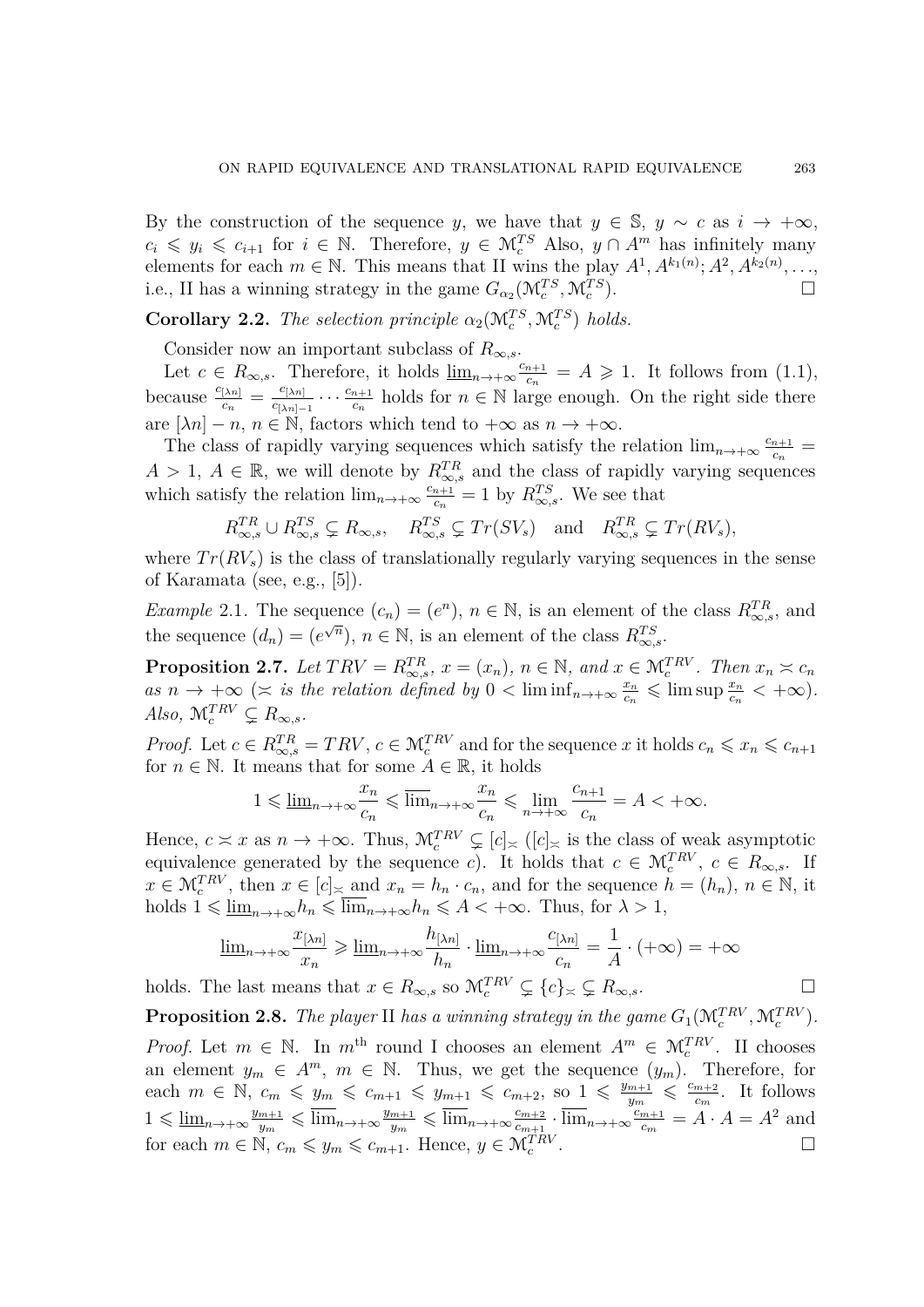<span id="page-5-1"></span>**Corollary 2.3.** *The selection principle*  $S_1(\mathcal{M}_c^{TRV}, \mathcal{M}_c^{TRV})$  *holds.* 

<span id="page-5-0"></span>**Proposition 2.9.** *The player* II *has a winning strategy in the game*  $G_{\alpha_2}(\mathcal{M}_c^{TRV}, \mathcal{M}_c^{TRV}).$ 

*Proof.*  $(m^{th}$  round,  $m \geq 1$ ) Let  $p_1 < p_2 < \cdots$  be a sequence of prime numbers. In  $m^{th}$ round I chooses the sequence  $A^m \in \mathcal{M}_c^{TRV}$ , and II chooses a subsequence  $A^{k_m(n)}$  of the sequence  $A^m$ , so that  $k_m(n) = p_m^n$  for  $n \in \mathbb{N}$ . Consider the set  $Y = \bigcup_{m \in \mathbb{N}} \bigcup_{n \in \mathbb{N}} A^{k_m(n)}$ of positive real numbers. This set we can consider as the subsequence of the sequence  $y = (y_i), i \in \mathbb{N}$ , given by

$$
y_i = \begin{cases} A^{k_m(n)}, & \text{if } i = k_m(n) \text{ for some } m, n \in \mathbb{N}, \\ c_i, & \text{otherwise.} \end{cases}
$$

By the construction of the sequence *y*, we have that  $y \in \mathbb{S}$ ,  $y_i \approx c_i$  as  $i \to +\infty$ ,  $c_i \leq y_i \leq c_{i+1}$  for  $i \in \mathbb{N}$ . Therefore,  $y \in \mathcal{M}_c^{TRV}$ . Also,  $y \cap A^m$  has infinitely many elements for each  $m \in \mathbb{N}$ . This means that II wins the play  $A^1, A^{k_1(n)}$ ;  $A^2, A^{k_2(n)}; \ldots; A^m, A^{k_m(n)}; \ldots$  In other words, II has a winning strategy in the game  $G_{\alpha_2}(\mathcal{M}_c^{TRV}, \mathcal{M}_c^{TRV})$ ).  $\Box$ 

<span id="page-5-2"></span>**Corollary 2.4.** *The selection principle*  $\alpha_2(\mathcal{M}_c^{TRV}, \mathcal{M}_c^{TRV})$  *holds.* 

*Remark* 2.1*.* In Propositions [2.8](#page-4-0) and [2.9,](#page-5-0) and in Corollaries [2.3](#page-5-1) and [2.4,](#page-5-2) improvements of some results from [\[3\]](#page-6-2) are given.

*Remark* 2.2*.* Propositions [2.5,](#page-3-0) [2.6,](#page-3-1) Corollaries [2.1](#page-3-2) and [2.2](#page-4-1) hold also for the class  $R_{\infty,s}^{TS} \subsetneq Tr(SV_s).$ 

A sequence  $x = (x_n) \in \mathbb{S}$  is said to be *logarithmic rapidly varying, with base* 2, if (log<sub>2</sub>  $x_n$ ),  $n \in \mathbb{N}$ , is an element of the class  $R_{\infty,s}$  (see, e.g., [\[6\]](#page-6-9)). The class of all logarithmic rapidly varying sequences is denoted by  $L_2(R_{\infty,s})$ . It holds  $L_2(R_{\infty,s}) \subsetneq$  $R_{\infty,s}$ .

<span id="page-5-3"></span>**Proposition 2.10.** *Let*  $x, y \in \mathbb{S}_1$  *and*  $x \stackrel{r}{\sim} y$  *as*  $n \to +\infty$ *. If*  $x \in L_2(R_{\infty,s})$  *holds, then*  $y \in L_2(R_{\infty,s})$ .

*Proof.* Let sequences  $x, y \in \mathbb{S}_1$  be given, and let the sequence  $(\log_2 x_n)$ ,  $n \in \mathbb{N}$ , be rapidly varying. Define the functions  $f(t) = x_{[t]}$  and  $g(t) = y_{[t]}$ ,  $t \ge 1$ . Therefore, it holds  $f(t) \stackrel{r}{\sim} g(t)$  as  $t \to +\infty$ , and  $\log_2 f(t)$  is rapidly varying function. The functions *f* and *g* are also nondecreasing. It holds  $\frac{\log_2 g(\lambda t)}{\log_2 g(t)}$  $\frac{\log_2 g(\lambda t)}{\log_2 g(t)} \geqslant \frac{\log_2(f(\lambda^{\frac{2}{3}} \cdot t))}{\log_2(f(\lambda^{\frac{1}{3}} \cdot t))}$  $\frac{\log_2(f(\lambda^3 \cdot t))}{\log_2(f(\lambda^{\frac{1}{3}} \cdot t))} \rightarrow +\infty$  as  $t \to +\infty$ , for each  $\lambda > 1$ . For *t* large enough,  $g(t) < f(\lambda^{\frac{1}{3}} \cdot t)$  and  $f(\lambda^{\frac{2}{3}} \cdot t) < g(\lambda t)$ hold for  $\lambda > 1$ . Therefore,  $\log_2 g(t) = h(t)$ ,  $t \geq 1$ , belongs to the class  $R_{\infty,f}$  and hence  $(\log_2 y_n) \in R_{\infty,s}$ .

**Corollary 2.5.** *Proposition* [2.10](#page-5-3) *holds when*  $x_n \stackrel{tr}{\sim} y_n$  *as*  $n \to +\infty$ *.*